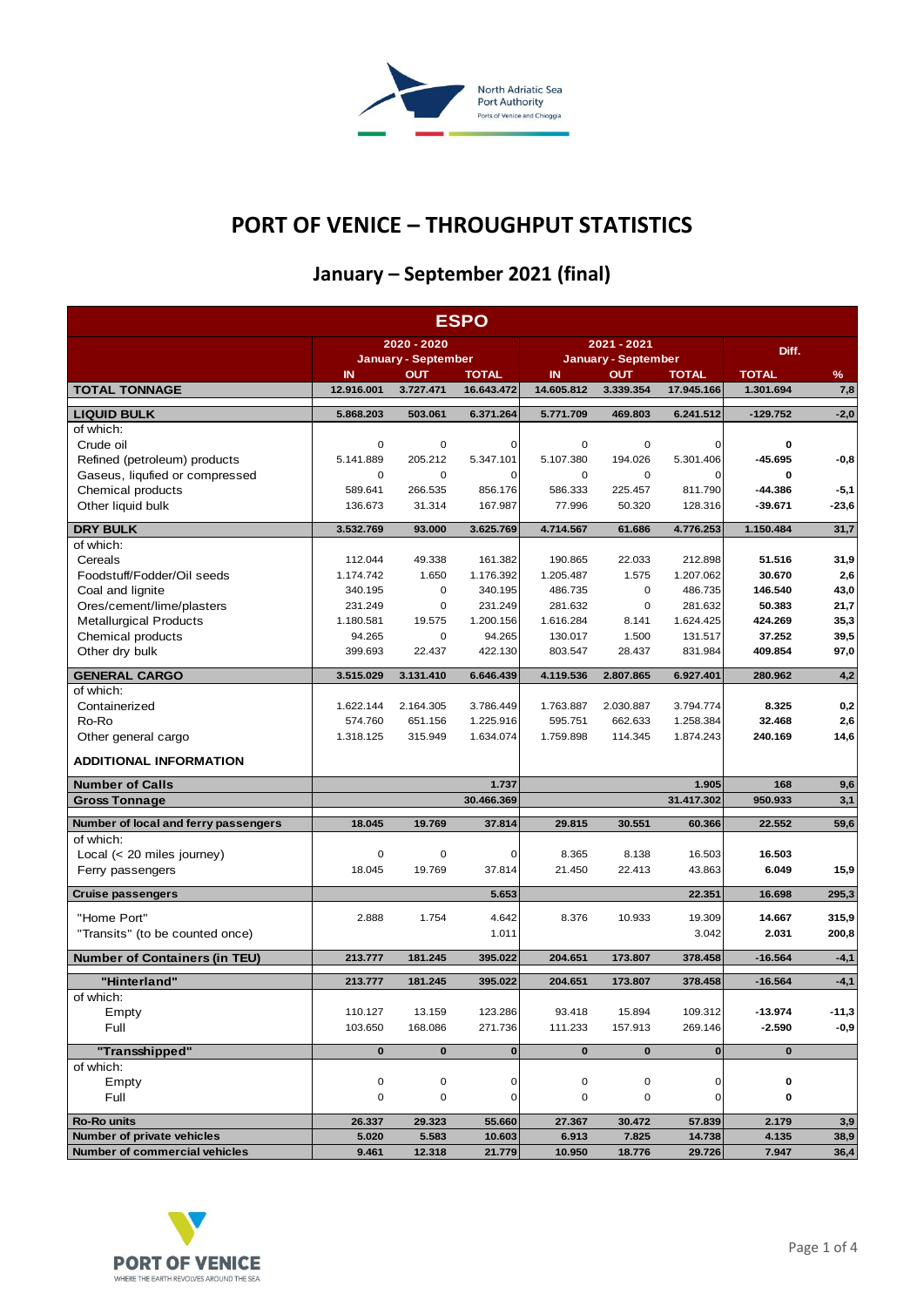

### **PORT OF VENICE – THROUGHPUT STATISTICS**

# **October 2020 - September 2021 (final)**

| <b>ESPO</b>                          |                            |                  |                            |                            |                         |                            |                         |          |
|--------------------------------------|----------------------------|------------------|----------------------------|----------------------------|-------------------------|----------------------------|-------------------------|----------|
|                                      | 2019 - 2020                |                  | 2020 - 2021                |                            |                         | Diff.                      |                         |          |
|                                      | <b>October - September</b> |                  | <b>October - September</b> |                            |                         |                            |                         |          |
| <b>TOTAL TONNAGE</b>                 | IN<br>17.773.276           | ΟUΤ<br>5.149.433 | <b>TOTAL</b><br>22.922.709 | $\mathbf{I}$<br>19.076.117 | <b>OUT</b><br>4.642.799 | <b>TOTAL</b><br>23.718.916 | <b>TOTAL</b><br>796.207 | %<br>3,4 |
| <b>LIQUID BULK</b>                   | 7.884.016                  | 672.002          | 8.556.018                  | 7.806.585                  | 639.155                 | 8.445.740                  | $-110.278$              | $-1,2$   |
| of which:                            |                            |                  |                            |                            |                         |                            |                         |          |
| Crude oil                            | 0                          | 0                | 0                          | 0                          | 0                       | 0                          | 0                       |          |
| Refined (petroleum) products         | 6.918.743                  | 260.959          | 7.179.702                  | 6.876.011                  | 253.168                 | 7.129.179                  | $-50.523$               | $-0,7$   |
| Gaseus, liqufied or compressed       | 0                          | $\mathbf 0$      | $\mathbf 0$                | 0                          | 0                       | 0                          | 0                       |          |
| Chemical products                    | 775.651                    | 368.729          | 1.144.380                  | 787.172                    | 335.667                 | 1.122.839                  | $-21.541$               | $-1,8$   |
| Other liquid bulk                    | 189.622                    | 42.314           | 231.936                    | 143.402                    | 50.320                  | 193.722                    | $-38.214$               | $-16,4$  |
| <b>DRY BULK</b>                      | 5.222.158                  | 127.563          | 5.349.721                  | 5.976.892                  | 111.266                 | 6.088.158                  | 738.437                 | 13,8     |
| of which:                            |                            |                  |                            |                            |                         |                            |                         |          |
| Cereals                              | 328.133                    | 68.338           | 396.471                    | 343.838                    | 41.033                  | 384.871                    | $-11.600$               | $-2,9$   |
| Foodstuff/Fodder/Oil seeds           | 1.560.990                  | 7.884            | 1.568.874                  | 1.597.398                  | 3.225                   | 1.600.623                  | 31.749                  | 2,0      |
| Coal and lignite                     | 654.154                    | $\mathbf 0$      | 654.154                    | 580.481                    | 0                       | 580.481                    | $-73.673$               | $-11,2$  |
| Ores/cement/lime/plasters            | 329.434                    | 0                | 329.434                    | 369.745                    | 0                       | 369.745                    | 40.311                  | 12,2     |
| <b>Metallurgical Products</b>        | 1.661.475                  | 19.575           | 1.681.050                  | 1.913.381                  | 13.199                  | 1.926.580                  | 245.530                 | 14,6     |
| Chemical products                    | 125.707                    | 0                | 125.707                    | 155.390                    | 1.500                   | 156.890                    | 31.183                  | 24,8     |
| Other dry bulk                       | 562.265                    | 31.766           | 594.031                    | 1.016.659                  | 52.309                  | 1.068.968                  | 474.937                 | 79,9     |
| <b>GENERAL CARGO</b>                 | 4.667.102                  | 4.349.868        | 9.016.970                  | 5.292.640                  | 3.892.378               | 9.185.018                  | 168.048                 | 1,8      |
| of which:                            |                            |                  |                            |                            |                         |                            |                         |          |
| Containerized                        | 2.125.810                  | 3.091.170        | 5.216.980                  | 2.295.806                  | 2.813.707               | 5.109.513                  | -107.467                | $-2,0$   |
| Ro-Ro                                | 786.376                    | 884.809          | 1.671.185                  | 781.558                    | 871.056                 | 1.652.614                  | $-18.571$               | $-1,1$   |
| Other general cargo                  | 1.754.916                  | 373.889          | 2.128.805                  | 2.215.276                  | 207.615                 | 2.422.891                  | 294.086                 | 13,8     |
| <b>ADDITIONAL INFORMATION</b>        |                            |                  |                            |                            |                         |                            |                         |          |
| <b>Number of Calls</b>               |                            |                  | 2.465                      |                            |                         | 2.485                      | 20                      | 0,8      |
| <b>Gross Tonnage</b>                 |                            |                  | 47.999.457                 |                            |                         | 41.526.289                 | $-6.473.168$            | $-13,4$  |
| Number of local and ferry passengers | 31.359                     | 27.603           | 58.962                     | 35.527                     | 34.046                  | 69.573                     | 10.611                  | 17,9     |
| of which:                            |                            |                  |                            |                            |                         |                            |                         |          |
| Local $(< 20$ miles journey)         | 1.305                      | 1.118            | 2.423                      | 8.365                      | 8.138                   | 16.503                     | 14.080                  | 581,0    |
| Ferry passengers                     | 30.054                     | 26.485           | 56.539                     | 27.162                     | 25.908                  | 53.070                     | $-3.469$                | -6,1     |
| <b>Cruise passengers</b>             |                            |                  | 307.113                    |                            |                         | 22.351                     | $-284.762$              | $-92,7$  |
| "Home Port"                          | 131.742                    | 133.597          | 265.339                    | 8.376                      | 10.933                  | 19.309                     | -246.030                | $-92,7$  |
| "Transits" (to be counted once)      |                            |                  | 41.774                     |                            |                         | 3.042                      | $-38.732$               | $-92,7$  |
| <b>Number of Containers (in TEU)</b> | 287.367                    | 255.001          | 542.368                    | 275.133                    | 237.367                 | 512.500                    | $-29.868$               | $-5,5$   |
| "Hinterland"                         | 287.367                    | 255.001          | 542.368                    | 275.133                    | 237.367                 | 512.500                    | $-29.868$               | $-5,5$   |
| of which:                            |                            |                  |                            |                            |                         |                            |                         |          |
| Empty                                | 152.682                    | 14.823           | 167.505                    | 131.815                    | 20.497                  | 152.312                    | $-15.193$               | $-9,0$   |
| Full                                 | 134.685                    | 240.178          | 374.863                    | 143.318                    | 216.870                 | 360.188                    | $-14.675$               | $-3,9$   |
| "Transshipped"                       | $\bf{0}$                   | $\bf{0}$         | $\mathbf{0}$               | $\mathbf 0$                | $\bf{0}$                | $\bf{0}$                   | $\mathbf 0$             |          |
| of which:                            |                            |                  |                            |                            |                         |                            |                         |          |
| Empty                                | 0                          | $\mathbf 0$      | 0                          | 0                          | 0                       | 0                          | 0                       |          |
| Full                                 | 0                          | 0                | $\mathbf 0$                | 0                          | 0                       | 0                          | 0                       |          |
| <b>Ro-Ro units</b>                   | 35.785                     | 39.828           | 75.613                     | 35.904                     | 40.079                  | 75.983                     | 370                     | 0,4      |
| Number of private vehicles           | 9.305                      | 7.443            | 16.748                     | 9.051                      | 8.567                   | 17.618                     | 870                     | 5,1      |
| Number of commercial vehicles        | 16.215                     | 18.047           | 34.262                     | 16.535                     | 24.370                  | 40.905                     | 6.643                   | 19,3     |

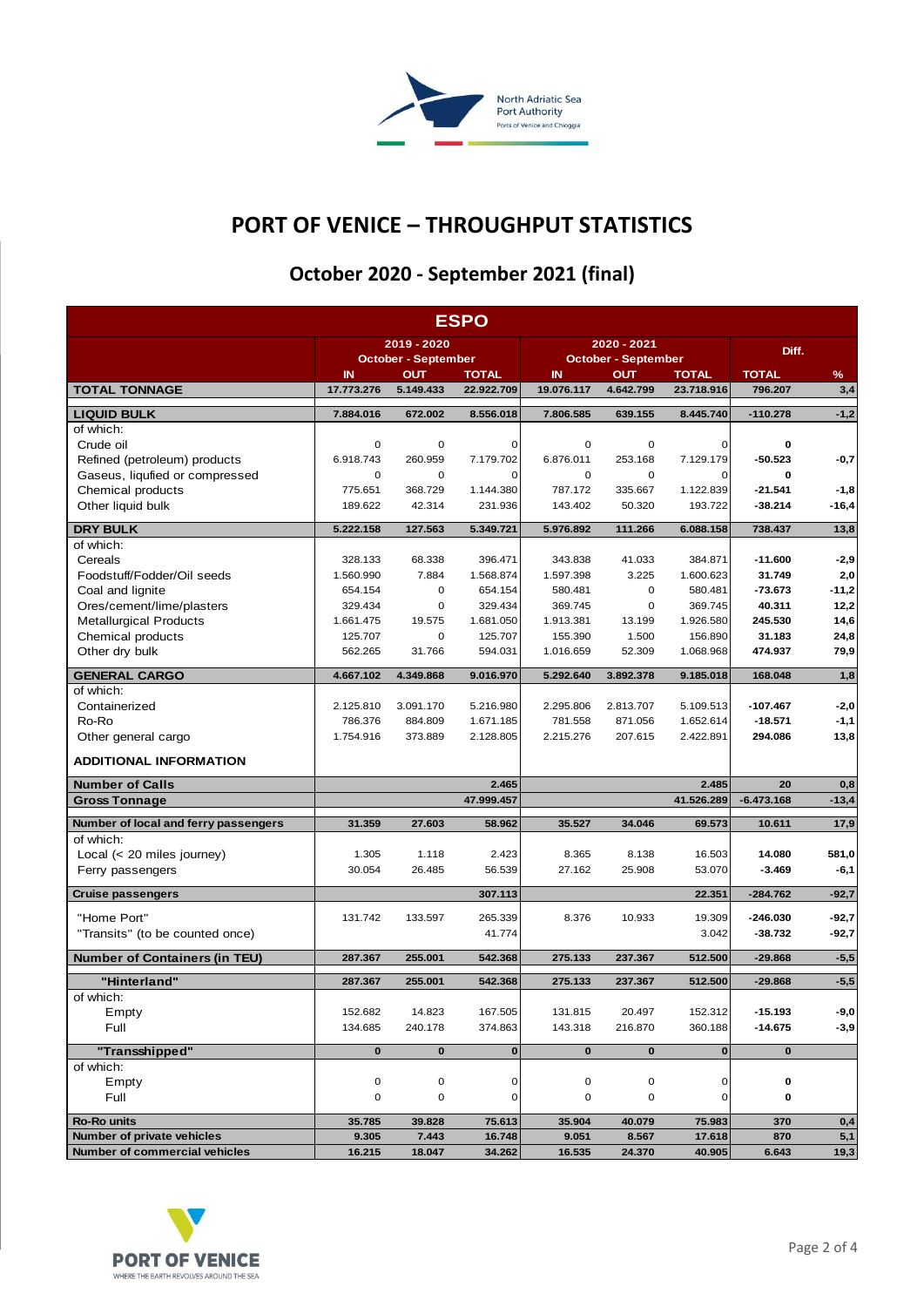

# **PORT OF CHIOGGIA – THROUGHPUT STATISTICS**

# **January – September 2021 (final)**

|                                                |                                                                |                     | <b>ESPO</b>                |                     |                       |                         |                        |                       |
|------------------------------------------------|----------------------------------------------------------------|---------------------|----------------------------|---------------------|-----------------------|-------------------------|------------------------|-----------------------|
|                                                | 2020 - 2020                                                    |                     |                            |                     | 2021 - 2021           | Diff.                   |                        |                       |
|                                                | <b>January - September</b><br>IN<br><b>OUT</b><br><b>TOTAL</b> |                     | <b>January - September</b> |                     |                       | <b>TOTAL</b>            |                        |                       |
| <b>TOTAL TONNAGE</b>                           | 410.859                                                        | 231.589             | 642.448                    | IN<br>577.354       | <b>OUT</b><br>217.001 | <b>TOTAL</b><br>794.355 | 151.907                | $\frac{9}{6}$<br>23,6 |
| <b>LIQUID BULK</b>                             | $\bf{0}$                                                       | $\mathbf 0$         | $\bf{0}$                   | 4.960               | $\bf{0}$              | 4.960                   | 4.960                  |                       |
| of which:                                      |                                                                |                     |                            |                     |                       |                         |                        |                       |
| Crude oil                                      | $\mathbf 0$                                                    | $\mathbf 0$         | $\mathbf 0$                | $\mathbf 0$         | $\mathbf 0$           | 0                       | 0                      |                       |
| Refined (petroleum) products                   | $\mathbf 0$                                                    | $\mathbf 0$         | $\mathbf 0$                | 4.960               | $\mathbf 0$           | 4.960                   | 4.960                  |                       |
| Gaseus, liqufied or compressed                 | $\mathbf 0$                                                    | $\mathbf 0$         | $\mathbf 0$                | $\mathbf 0$         | $\mathbf 0$           | 0                       | 0                      |                       |
| petroleum products and natural gas             |                                                                |                     |                            |                     |                       |                         |                        |                       |
| Chemical products                              | $\mathbf 0$                                                    | $\mathbf 0$         | $\mathbf 0$                | $\mathbf 0$         | $\mathbf 0$           | 0                       | 0                      |                       |
| Other liquid bulk                              | 0                                                              | $\mathbf 0$         | $\overline{0}$             | 0                   | $\mathbf 0$           | 0                       | 0                      |                       |
| <b>DRY BULK</b>                                | 382.944                                                        | 106.925             | 489.869                    | 497.773             | 68.662                | 566.435                 | 76.566                 | 15,6                  |
| of which:                                      |                                                                |                     |                            |                     |                       |                         |                        |                       |
| Cereals                                        | 1.742                                                          | $\mathbf 0$         | 1.742                      | 3.036               | $\mathbf 0$           | 3.036                   | 1.294                  | 74,2                  |
| Foodstuff/Fodder/Oil seeds                     | 25.594                                                         | 0                   | 25.594                     | 12.039              | 0                     | 12.039                  | $-13.555$              | $-52,9$               |
| Coal and lignite                               | $\mathbf 0$                                                    | $\mathbf 0$         | 0                          | 0                   | $\mathbf 0$           | 0                       | 0                      |                       |
| Ores/cement/lime/plasters                      | 202.438                                                        | 4.835               | 207.273                    | 287.286             | 13.351                | 300.637                 | 93.364                 | 45,0                  |
| <b>Metallurgical Products</b>                  | $\mathbf 0$                                                    | $\mathbf 0$         | 0                          | 17.474              | 9.995                 | 27.469                  | 27.469                 |                       |
| Chemical products                              | 83.266<br>69.904                                               | 19.480<br>82.610    | 102.746                    | 80.174<br>97.764    | 7.985                 | 88.159                  | $-14.587$<br>$-17.419$ | $-14,1$               |
| Other dry bulk                                 |                                                                |                     | 152.514                    |                     | 37.331                | 135.095                 |                        | $-11,4$               |
| <b>GENERAL CARGO</b>                           | 27.915                                                         | 124.664             | 152.579                    | 74.621              | 148.339               | 222.960                 | 70.381                 | 46,1                  |
| of which:                                      |                                                                |                     |                            |                     |                       |                         |                        |                       |
| Containerized                                  | 0                                                              | 136                 | 136                        | 0                   | 210                   | 210                     | 74                     | 54,4                  |
| Ro-Ro                                          | $\mathbf 0$<br>27.915                                          | 13<br>124.515       | 13                         | $\mathbf 0$         | 80                    | 80                      | 67                     | 515,3                 |
| Other general cargo                            |                                                                |                     | 152.430                    | 74.621              | 148.049               | 222.670                 | 70.240                 | 46,0                  |
| <b>ADDITIONAL INFORMATION</b>                  |                                                                |                     |                            |                     |                       |                         |                        |                       |
| <b>Number of Calls</b>                         |                                                                |                     | 177                        |                     |                       | 215                     | 38                     | 21,4                  |
| <b>Gross Tonnage</b>                           |                                                                |                     | 635.446                    |                     |                       | 710.379                 | 74.933                 | 11,7                  |
| Number of local and ferry passengers           | $\mathbf 0$                                                    | $\mathbf 0$         | $\pmb{0}$                  | $\mathbf{0}$        | $\mathbf 0$           | $\mathbf{0}$            | $\mathbf{0}$           |                       |
| of which:                                      |                                                                |                     |                            |                     |                       |                         |                        |                       |
| Local $(< 20$ miles journey)                   | $\mathbf 0$                                                    | $\mathbf 0$         | $\mathbf 0$                | 0                   | $\mathbf 0$           | 0                       | 0                      |                       |
| Ferry passengers                               | $\mathbf 0$                                                    | $\mathbf 0$         | $\mathbf 0$                | $\mathbf 0$         | $\mathbf 0$           | 0                       | 0                      |                       |
| <b>Cruise passengers</b>                       |                                                                |                     | $\bf{0}$                   |                     |                       | $\mathbf{0}$            | $\mathbf{0}$           |                       |
|                                                | $\mathbf 0$                                                    |                     |                            | $\mathbf 0$         | $\mathbf 0$           |                         |                        |                       |
| "Home Port"<br>"Transits" (to be counted once) |                                                                | $\mathbf 0$         | $\mathbf 0$<br>$\mathbf 0$ |                     |                       | 0<br>0                  | 0<br>0                 |                       |
|                                                |                                                                |                     |                            |                     |                       |                         |                        |                       |
| <b>Number of Containers (in TEU)</b>           | $\bf{0}$                                                       | 27                  | 27                         | $\bf{0}$            | 37                    | 37                      | 10                     | 37,0                  |
| "Hinterland"                                   | $\bf{0}$                                                       | 27                  | 27                         | $\bf{0}$            | 37                    | 37                      | 10                     | 37,0                  |
| of which:                                      |                                                                |                     |                            |                     |                       |                         |                        |                       |
| Empty                                          | $\mathbf 0$                                                    | $\mathsf{O}\xspace$ | $\mathbf 0$                | $\mathbf 0$         | $\mathsf{O}$          | 0                       | 0                      |                       |
| Full                                           | 0                                                              | 27                  | 27                         | $\mathsf{O}\xspace$ | 37                    | 37                      | 10                     | 37,0                  |
| "Transshipped"                                 | $\mathbf 0$                                                    | $\mathbf 0$         | $\pmb{0}$                  | $\mathbf 0$         | $\mathbf 0$           | $\bf{0}$                | $\mathbf 0$            |                       |
| of which:                                      |                                                                |                     |                            |                     |                       |                         |                        |                       |
| Empty                                          | $\mathbf 0$                                                    | $\mathsf{O}\xspace$ | $\pmb{0}$                  | $\mathsf 0$         | $\mathsf 0$           | 0                       | 0                      |                       |
| Full                                           | $\mathsf{O}\xspace$                                            | $\mathbf 0$         | $\mathsf 0$                | $\mathbf 0$         | $\mathsf{O}\xspace$   | $\mathbf{O}$            | 0                      |                       |
| <b>Ro-Ro units</b>                             | $\pmb{0}$                                                      | 13                  | 13                         | $\mathbf 0$         | $\bf 6$               | $\bf 6$                 | $-7$                   | $-53,8$               |
| Number of private vehicles                     | $\mathbf 0$                                                    | $\mathbf 0$         | $\mathbf 0$                | $\mathbf 0$         | $\mathbf 0$           | $\mathbf 0$             | 0                      |                       |
| Number of commercial vehicles                  | $\mathbf{0}$                                                   | $\mathbf 0$         | $\pmb{0}$                  | $\mathbf 0$         | $\bf{0}$              | $\mathbf 0$             | $\mathbf 0$            |                       |